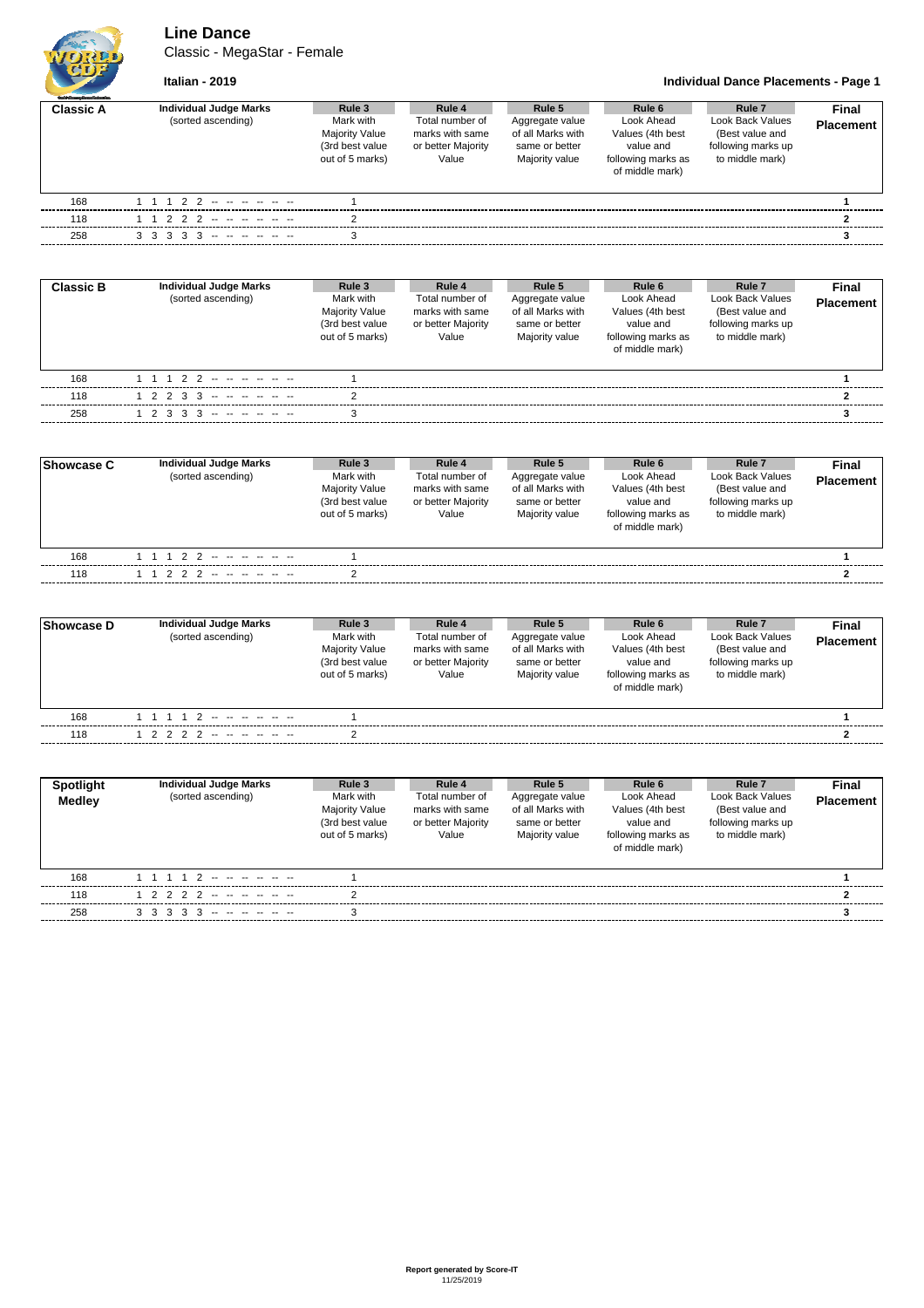## **Line Dance**

QQQQQQQQ



| <b>Classic B</b>                         |   |   |   |   | Judges |   |   |    |    |
|------------------------------------------|---|---|---|---|--------|---|---|----|----|
|                                          | 2 | 3 | 4 | 5 | 6      | 8 | 9 | 10 | 11 |
| No penalties were applied in this dance. |   |   |   |   |        |   |   |    |    |
|                                          |   |   |   |   |        |   |   |    |    |
|                                          |   |   |   |   |        |   |   |    |    |
| <b>Showcase C</b>                        |   |   |   |   | Judges |   |   |    |    |
|                                          | 2 | 3 | 4 | 5 | 6      | 8 | 9 | 10 | 11 |
| No penalties were applied in this dance. |   |   |   |   |        |   |   |    |    |
|                                          |   |   |   |   |        |   |   |    |    |
|                                          |   |   |   |   |        |   |   |    |    |
| Showcase D                               |   |   |   |   | Judges |   |   |    |    |
|                                          | 2 | 3 | 4 | 5 | 6      | 8 | 9 | 10 | 11 |
| No penalties were applied in this dance. |   |   |   |   |        |   |   |    |    |
|                                          |   |   |   |   |        |   |   |    |    |
|                                          |   |   |   |   |        |   |   |    |    |
| <b>Spotlight</b>                         |   |   |   |   | Judges |   |   |    |    |
| <b>Medley</b>                            | ⌒ |   | 4 | 5 | 6      | 8 | 9 | 10 | 11 |

**Judges**

No penalties were applied in this dance.

258

| Penalty      | <b>Non-Conference Penalty Codes</b> |                                                 | <b>Conference Penalty Codes</b> |                           |  |  |  |  |
|--------------|-------------------------------------|-------------------------------------------------|---------------------------------|---------------------------|--|--|--|--|
| <b>Codes</b> | 1 Placement Reduction               | <b>Last Placement</b>                           | Reasons                         | Codes                     |  |  |  |  |
|              | - Costume and Appearance<br>◡       | - Prop Use<br>P                                 | Self Selected Music             | Single Lower Placement    |  |  |  |  |
|              | Basic Pattern<br>В                  | Dance Delivery<br>D<br>$\overline{\phantom{a}}$ | Loss of Hat                     | - Last Place              |  |  |  |  |
|              | - Courtesy & Floorcraft             | <b>Costume Minimums</b><br>н                    | Leaving the Dance Floor         | X - Full Disqualification |  |  |  |  |
|              | - Acceptable Behavior<br>A          | (Boots & Hats)                                  |                                 | - Expulsion<br>ь.         |  |  |  |  |
|              | - Movement<br>м                     |                                                 |                                 |                           |  |  |  |  |
|              | Timina                              |                                                 |                                 |                           |  |  |  |  |